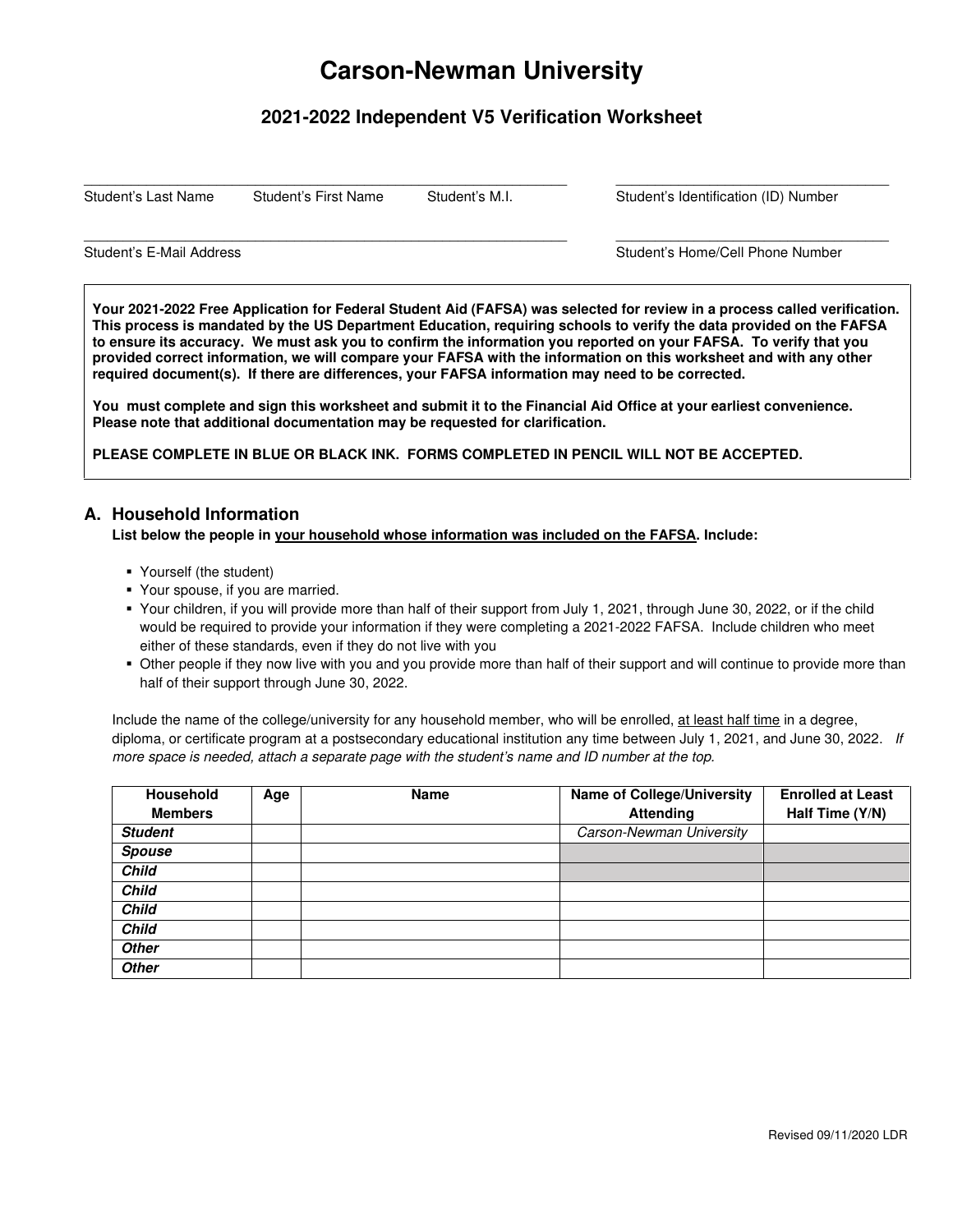## **B. Income Tax Information**

**Check ONE box that applies to you (the Student) and ONE box that applies to your spouse (if applicable).** 

| <b>STUDENT</b>                                                     | <b>SPOUSE</b>                                                     |
|--------------------------------------------------------------------|-------------------------------------------------------------------|
| I filed a 2019 Federal Tax Return.                                 | I filed a 2019 Federal Tax Return.                                |
| Did you use the IRS Data Retrieval Tool* to transfer your          | Did you use the IRS Data Retrieval Tool* to transfer your         |
| 2019 tax data directly from the IRS to the FAFSA                   | 2019 tax data directly from the IRS to the FAFSA                  |
| Yes                                                                | Yes                                                               |
| No – Update your FASFA and use the IRS Data                        | No – Update your FASFA and use the IRS Data                       |
| Retrieval Tool OR submit a copy of your                            | Retrieval Tool OR submit a copy of your                           |
| 2019 Tax Return Transcript **                                      | 2019 Tax Return Transcript **                                     |
| If student and spouse filed separate 2019 IRS                      | If student and spouse filed separate 2019 IRS                     |
| income tax returns, then 2019 Tax Return                           | income tax returns, then 2019 Tax Return                          |
| Transcripts must be provided for each.                             | Transcripts must be provided for each.                            |
| (see information below)                                            | (see information below)                                           |
| I did NOT file a 2019 Federal Tax Return, but did                  | I did NOT file a 2019 Federal Tax Return, but did                 |
| earn income in 2019; however, I was not required to                | earn income in 2019; however, I was not required to               |
| file taxes. (Complete Section C)                                   | file taxes. (Complete Section C)                                  |
| ** An IRS Letter of Non-Filing is required for the student if they | ** An IRS Letter of Non-Filing is required for the spouse if they |
| did NOT file 2019 taxes** (see information below)                  | did NOT file 2019 taxes** (see information below)                 |
| I was NOT employed and had NO INCOME earned                        | I was NOT employed and had NO INCOME earned                       |
| from work in 2019.                                                 | from work in 2019.                                                |
| ** An IRS Letter of Non-Filing is required for a student if they   | ** An IRS Letter of Non-Filing is required for a spouse if they   |
| did NOT file 2019 taxes** (see information below)                  | did NOT file 2019 taxes** (see information below)                 |

#### **\*IRS Data Retrieval Tool**

- Make a correction to you FAFSA online and access the tool within the Financial Information section.
- Don't forget to sign and submit the FAFSA correction.

This allows on-line FAFSA filers to pull their tax data direction from the IRS to auto-fill the tax portion of the FAFSA and is the quickest way to get accurate tax information to the Financial Aid Office.

#### **\*\*How to Obtain an IRS Tax Return Transcript or a Letter of Non-Filing**

- Make an on-line request at https://www.irs.gov/individuals/get-transcript
	- The requester must have access to a valid email address, a text-enabled mobile phone (pay-as-you-go plans cannot be used) in the requester's name, and specific financial account numbers (such as a credit card number or an account number for a home mortgage or auto loan. The transcript will display on-line upon successful completion of the IRS's two-step authentication.
- Automated Telephone Request: 1-800-908-9946 Transcript is generally received within 10 business days from the IRS's receipt of the telephone request.
- Paper request: IRS Form 4506T This form needs to be used if you have moved since filing your taxes. The form can be downloaded at www.irs.gov, click "Get Transcript by MAIL". The transcript is generally received within 10 business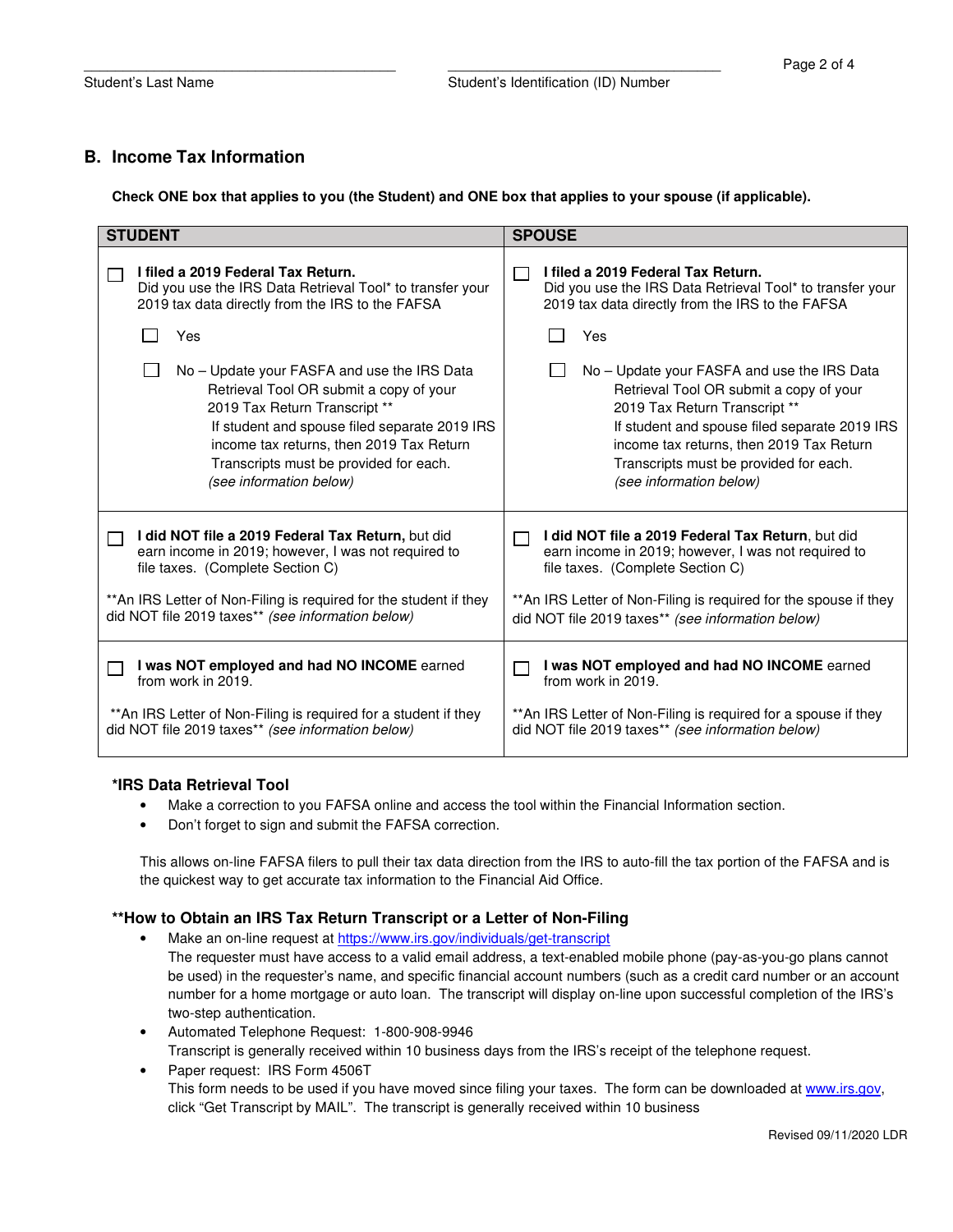# **C. Submit Copies of W-2's (For Non-Tax Filers)**

All non-tax filers (Students and Spouses, if applicable) must provide copies of all your W-2 forms for income earned from work that were NOT filed with a 2019 Federal Income Tax Return. If you have lost any W-2's, you may order a Wage and Income Transcript from the IRS. You can request this transcript from www.irs.gov. If no employer W-2 can be provided, please list below the employer name, amount earned for 2019, and the reason it cannot be provided.

| <b>Employee's Name</b><br>(Student or Spouse) | 2019 Amount<br><b>Earned</b> | <b>Employer's Name</b> | <b>Reason for Not</b><br>Providing |
|-----------------------------------------------|------------------------------|------------------------|------------------------------------|
|                                               |                              |                        |                                    |
|                                               |                              |                        |                                    |
|                                               |                              |                        |                                    |
|                                               |                              |                        |                                    |
|                                               |                              |                        |                                    |

## **D. High School Completion Status**

Provide one of the following documents that indicate the student's high school completion status when the student will begin college in 2021-2022:

- o A copy of the student's high school diploma.
- $\circ$  A copy of the student's final official high school transcript that shows the date when the diploma was awarded.
- o A copy of the student's General Educational Development (GED) certificate or GED transcript.
- o An academic transcript that indicates the student successfully completed at least a two-year program that is acceptable for full credit toward a bachelor's degree.
- o If State law requires a homeschooled student to obtain a secondary school completion credential for homeschool (other than a high school diploma or its recognized equivalent), a copy of that credential.
- $\circ$  If State law does not require a homeschooled student to obtain a secondary school completion credential for homeschool (other than a high school diploma or its recognized equivalent), a transcript or the equivalent, signed by the student's parent or guardian, that lists the secondary school courses the student completed and documents the successful completion of a secondary school education in a homeschool setting.

If the student is unable to obtain the documentation listed above, please contact the Financial Aid Office.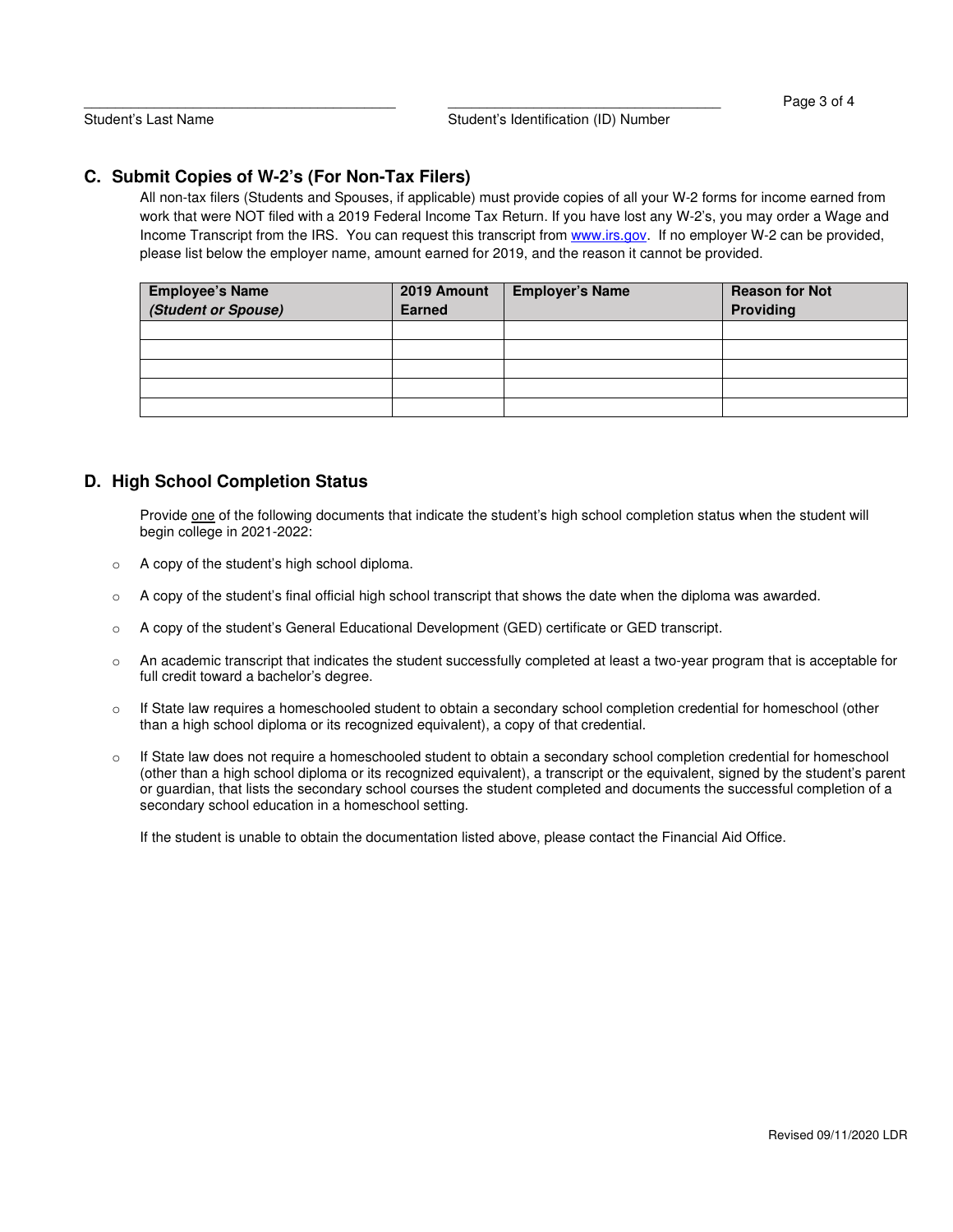# **E. Identity and Statement of Educational Purpose (To Be Signed at the Institution)**

The student must appear in person at **Carson-Newman University** to verify his or her identity by presenting valid government-issued photo identification (ID), such as, but not limited to, a driver's license, other state-issued ID, or passport. The institution will maintain a copy of the student's photo ID that is annotated with the date it was received and the name of the official at the institution authorized to collect the student's ID.

In addition, the student must sign, in the presence of the institutional official, the following:

 $\frac{1}{2}$  ,  $\frac{1}{2}$  ,  $\frac{1}{2}$  ,  $\frac{1}{2}$  ,  $\frac{1}{2}$  ,  $\frac{1}{2}$  ,  $\frac{1}{2}$  ,  $\frac{1}{2}$  ,  $\frac{1}{2}$  ,  $\frac{1}{2}$  ,  $\frac{1}{2}$  ,  $\frac{1}{2}$  ,  $\frac{1}{2}$  ,  $\frac{1}{2}$  ,  $\frac{1}{2}$  ,  $\frac{1}{2}$  ,  $\frac{1}{2}$  ,  $\frac{1}{2}$  ,  $\frac{1$ 

#### **Statement of Educational Purpose**

| l certify that I.                                                                                                      | am the individual signing this |
|------------------------------------------------------------------------------------------------------------------------|--------------------------------|
| (Print Student's Name)                                                                                                 |                                |
| Statement of Educational Purpose and that the federal student financial assistance I may receive will only be          |                                |
|                                                                                                                        |                                |
| used for educational purposes and to pay the cost of attending Carson-Newman University for the 2021-2022 school year. |                                |
|                                                                                                                        |                                |

(Student's Signature) (Date)

(Student's ID Number)

#### **F. Signatures**

Each person signing below certifies that all the Information reported is complete and correct.

 $\frac{1}{2}$  ,  $\frac{1}{2}$  ,  $\frac{1}{2}$  ,  $\frac{1}{2}$  ,  $\frac{1}{2}$  ,  $\frac{1}{2}$  ,  $\frac{1}{2}$  ,  $\frac{1}{2}$  ,  $\frac{1}{2}$  ,  $\frac{1}{2}$  ,  $\frac{1}{2}$  ,  $\frac{1}{2}$  ,  $\frac{1}{2}$  ,  $\frac{1}{2}$  ,  $\frac{1}{2}$  ,  $\frac{1}{2}$  ,  $\frac{1}{2}$  ,  $\frac{1}{2}$  ,  $\frac{1$ 

| WARNING! If you purposely give false or       |
|-----------------------------------------------|
| misleading information on this worksheet, you |
| may be fined, be sentenced to jail or both.   |

Student's Signature Date Date Date

#### **Please make a copy of this worksheet for your records.**

\_\_\_\_\_\_\_\_\_\_\_\_\_\_\_\_\_\_\_\_\_\_\_\_\_\_\_\_\_\_\_\_\_\_\_\_\_\_\_\_\_\_\_\_\_\_\_\_\_ \_\_\_\_\_\_\_\_\_\_\_\_\_\_\_\_\_\_\_\_\_\_\_\_\_\_\_\_\_\_\_\_\_

**Do not mail this worksheet to the U.S. Department of Education. Submit this worksheet to the Financial Aid Office at Carson Newman University, 1646 Russell Avenue, Jefferson City, TN 37760 or by fax at 865-471-2035. If you should have any questions, please contact the Financial Aid Office at 1-800-678-9061 or 865-471-3247.**